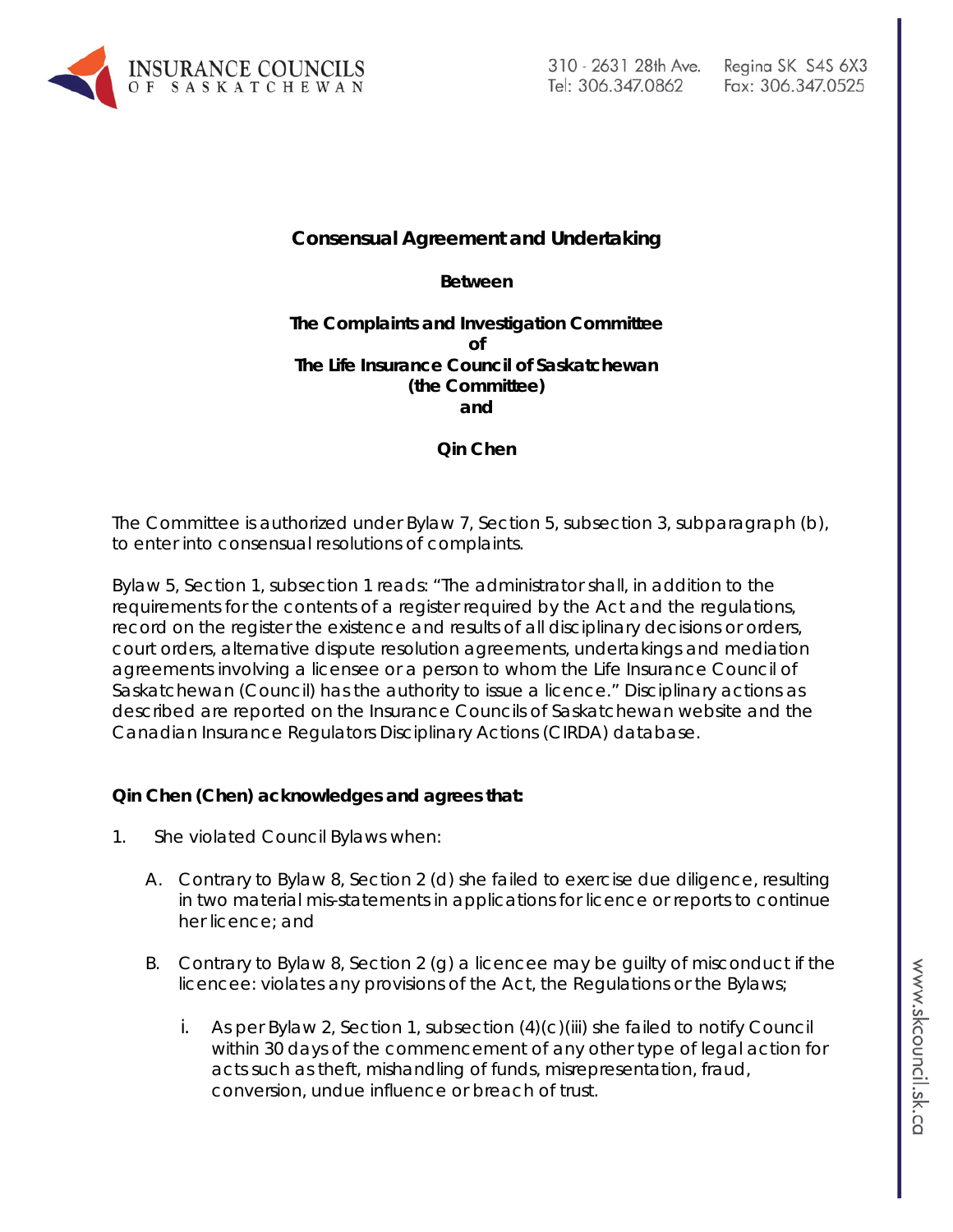- 2. Chen's rights to appear before a Discipline Committee of Council have been explained to her and she fully understands her rights and/or obligations under Council Bylaw 10.
- 3. She waives her rights to appear before a Discipline Committee and undertakes not to exercise any appeal rights she may have under Council Bylaw 10, Section 3 or *The Saskatchewan Insurance Act,* (the Act) as it relates to matters set out in this Consensual Agreement and Undertaking (Agreement).
- 4. This Agreement does not preclude Council from pursuing any other investigation against her for activities not identified in this Agreement that may be in violation of Council Bylaws or the Act.
- 5. She has been advised by the Committee that it is in her interests to obtain independent legal advice before entering into this Agreement. She has either:
	- A. Obtained such independent legal advice and is satisfied with the same, prior to executing this Agreement, or
	- B. Willingly chosen not to obtain such advice prior to executing this Agreement.
- 6. Chen hereby affirms that she has read and understood the terms of this Agreement, and is signing it voluntarily and of her own free will.

## **Chen having waived her rights, undertakes to:**

- 1. Pay a fine in the amount of \$750.00
- 2. Reimburse Council's investigation costs in the amount of \$440.00.
- 3. Pay all fines and investigative costs within 30 days of receipt of this Agreement.

#### **The Committee's Agreement:**

- 1. The Committee agrees to accept from Chen the payment of \$1,190.00 as full and final resolution of the violations of Council's Bylaws as outlined in this Agreement; and
- 2. The Committee further agrees to take no further action against Chen for the acknowledged violations of Council's Bylaws that are set out in this Agreement.